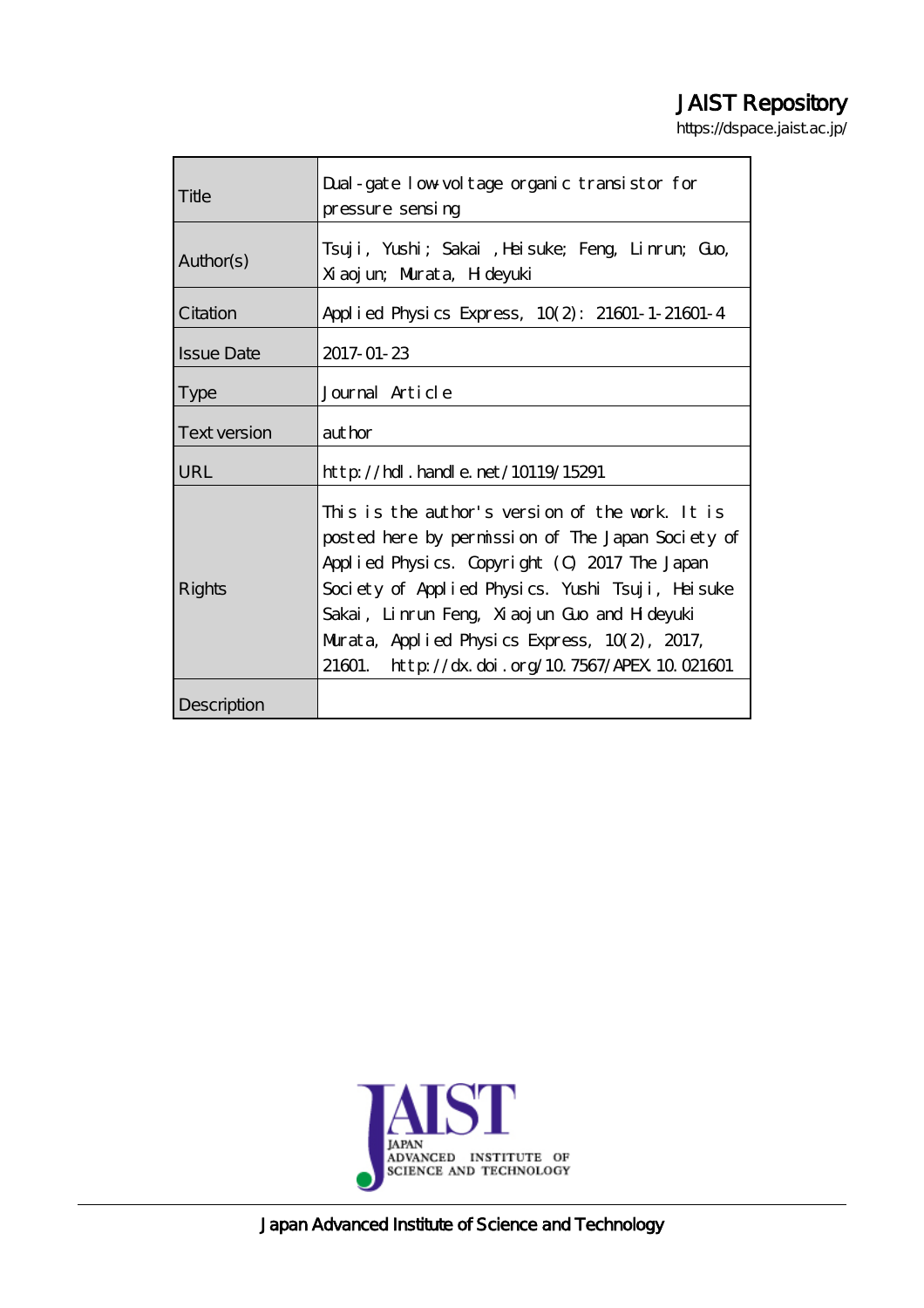## **Dual-gate low voltage organic transistor for pressure sensing**

Yushi Tsuji<sup>1</sup>, Heisuke Sakai<sup>1</sup>, Linrun Feng<sup>2</sup>, Xiaojun Guo<sup>2</sup> and Hideyuki Murata<sup>1\*</sup>

<sup>1</sup>School of Materials Science, Japan Advanced Institute of Science and Technology, 1-1 Asahidai, Nomi, Ishikawa 923-1292, Japan

<sup>2</sup>National Engineering Laboratory for TFT-LCD Material and Technologies, Department of Electronic Engineering, Shanghai Jiao Tong University, Shanghai 200240, China \*E-mail: murata-h@jaist.ac.jp

### Abstract

We simultaneously achieved low voltage operation  $(-5 \text{ V})$  and large drain current  $(I_D)$ modulation in a dual-gate organic pressure sensor in which a piezoelectric layer was stacked on a low voltage organic field-effect transistor (OFET). During testing, the  $I_D$  changed from  $3.9 \times 10^{-9}$  A to  $2.5 \times 10^{-11}$  A when a 300 kPa pressure load was applied, and the  $I_D$  clearly responded to the pressure load and release. An endurance cycle test of the device was performed using a pressure load of 100 kPa, and the  $I_D$  modulation was consistently reproduced throughout the test.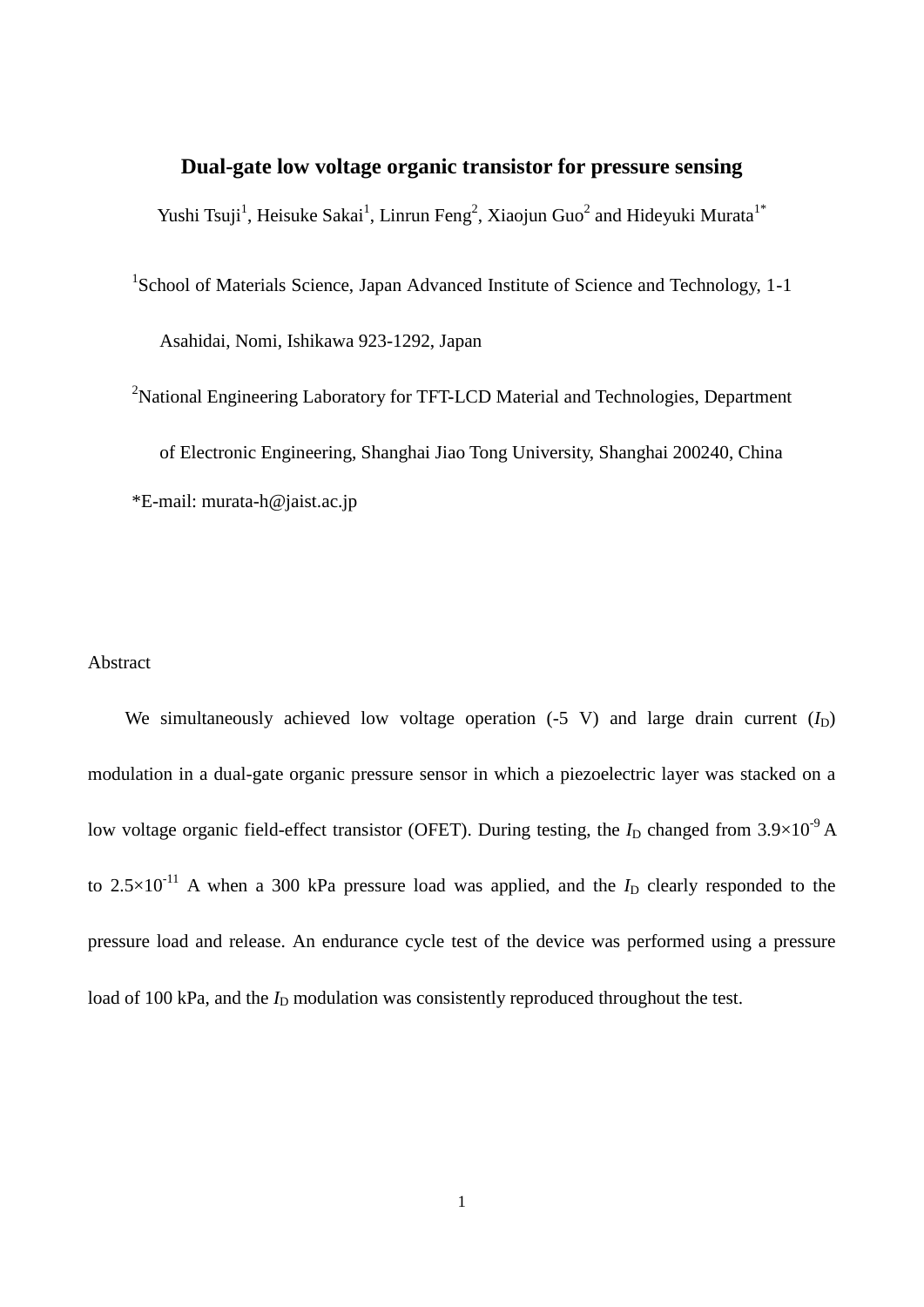Recently, organic pressure sensors have been actively studied in anticipation of their application in the health care field, in areas such as artificial skin, human pulse measurement systems, sensors for the detection of bedsores, and sensor sheets for floors.<sup>1-4)</sup> In these applications, the flexibility of the sensors has been one of the key requirements in order to detect biological information associated with the human body. As a result, organic pressure sensors are promising candidates for these applications because of their state-of-the-art intrinsic flexibility. The high degree of compatibility between organic pressure sensors and low-cost printing processes also makes them suitable for large-area sensing arrays. Of all the methods that can be used to construct these devices,  $2,5-9$  one efficient method employs a pressure sensor composed of a capacitor or a resistor as a sensing device and an organic field-effect transistor (OFET) as a readout device. The pressure sensor responds to changes in the pressure load on the sensing device by changing the drain current  $(I_D)$  of the OFET.<sup>10-12)</sup> In this case, the sensor has several advantages, including a high sensitivity to the pressure load and less susceptibility to crosstalk in a circuit. In the past, a large area pressure sensor sheet was developed that incorporated hundreds of transistors and had a sensing area of 80 mm by 80 mm. $^{13)}$  By employing an OFET with a suspended gate, Zhang et al. achieved a large modulation of the *I<sup>D</sup>* of the OFET that was more than three orders of magnitude under a pressure load of approximately 1.2  $kPa$ <sup>14)</sup> However, the reported high operating voltage (40–60 V) of these sensors prevents them from being used in practical applications. Consequently, it is important to reduce the operating voltage of these devices. Because the sensing capacitor and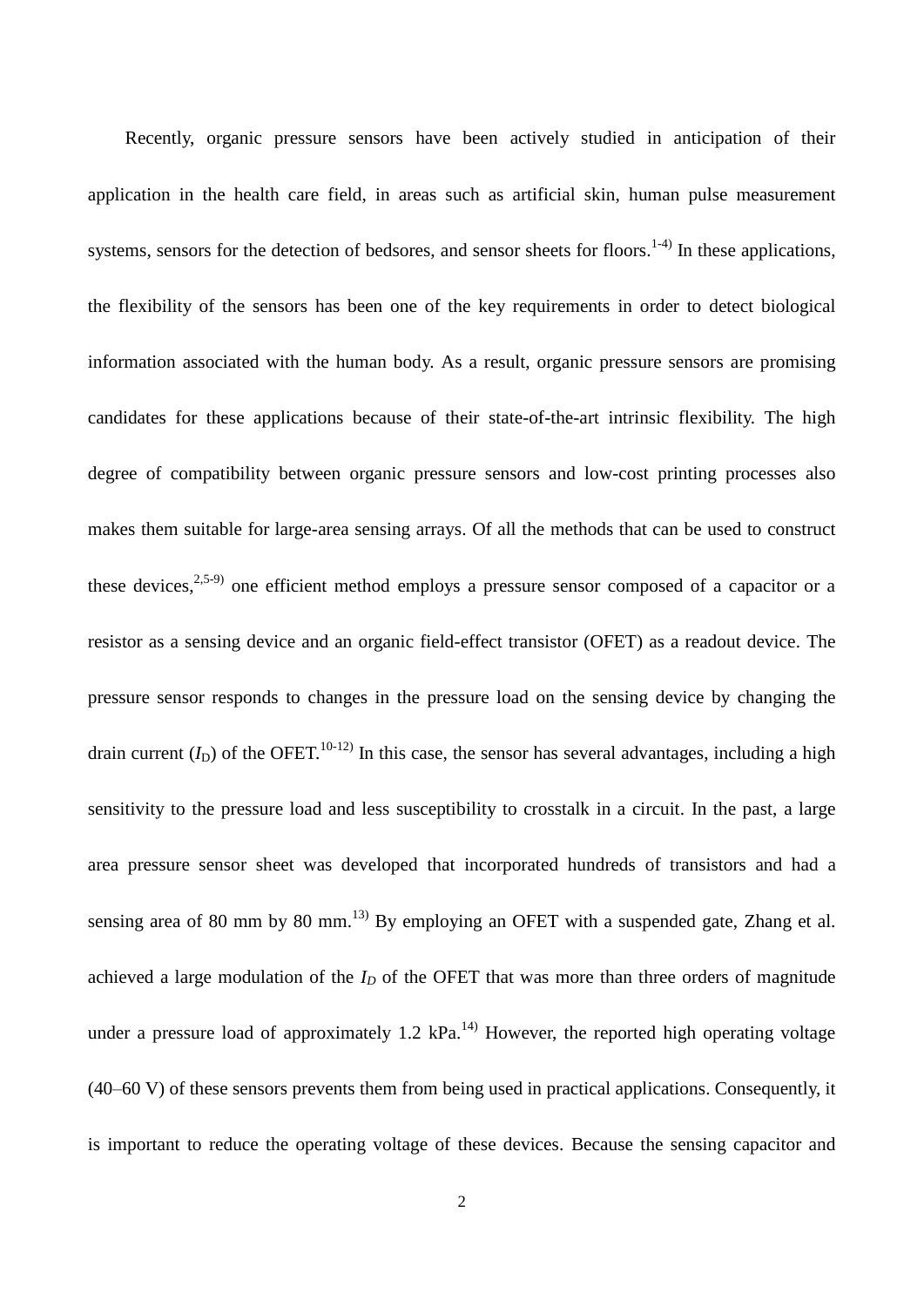readout OFET are functionally separated in the pressure sensor, one key for further improvements in device performance has been to employ a new device architecture based on the concept of functional separation. Lai *et al*. have achieved the low voltage (-2 V) operation of an organic pressure sensor in which the OFET and a sensing capacitor composed of polydimethylsiloxane (PDMS) film were developed separately, and then integrated using a floating gate electrode. 15) Although low voltage operation has been achieved, the relative change in the drain current  $(\Delta l / I_{\text{min}})$ versus the pressure load (78 kPa) was only approximately 0.04, where  $\Delta I$  is the change in  $I_D$  under pressure load and  $I_{\text{min}}$  is the minimum value of  $I_D$  under the pressure load test. This small change in  $I<sub>D</sub>$  suggests that the change in the capacitance of the sensing capacitor based on the pressure load would be too small to modulate the  $I_D$  in an integrated OFET. Recently, we reported a pressure sensor with a  $\Delta I/I_{\text{min}}$  of 23 for a pressure load of 100 kPa at a low operating voltage of -6 V.<sup>16)</sup> A polarized copolymer of vinylidene fluoride (VDF) and trifluoroethylene (TrFE) with a VDF to TrFE ratio of 75:25 [P(VDF-TrFE)] was employed as the dielectric of the sensing capacitor, which was then integrated as the readout device of a low voltage OFET to complete the device fabrication process. The  $\Delta I/I_{\text{min}}$  value of 23 was over 500 times larger than that for the previously mentioned low voltage organic pressure sensor in which  $\Delta I/I_{\text{min}} = 0.04$ .<sup>15)</sup> The higher  $\Delta I/I_{\text{min}}$  was due to the polarization of the P(VDF-TrFE) layer. These results indicate that the  $I<sub>D</sub>$  modulation in the low voltage OFET in the sensing capacitor is a promising approach to achieve a low voltage organic pressure sensor. In this paper, we present a dual-gate organic pressure sensor, where the sensing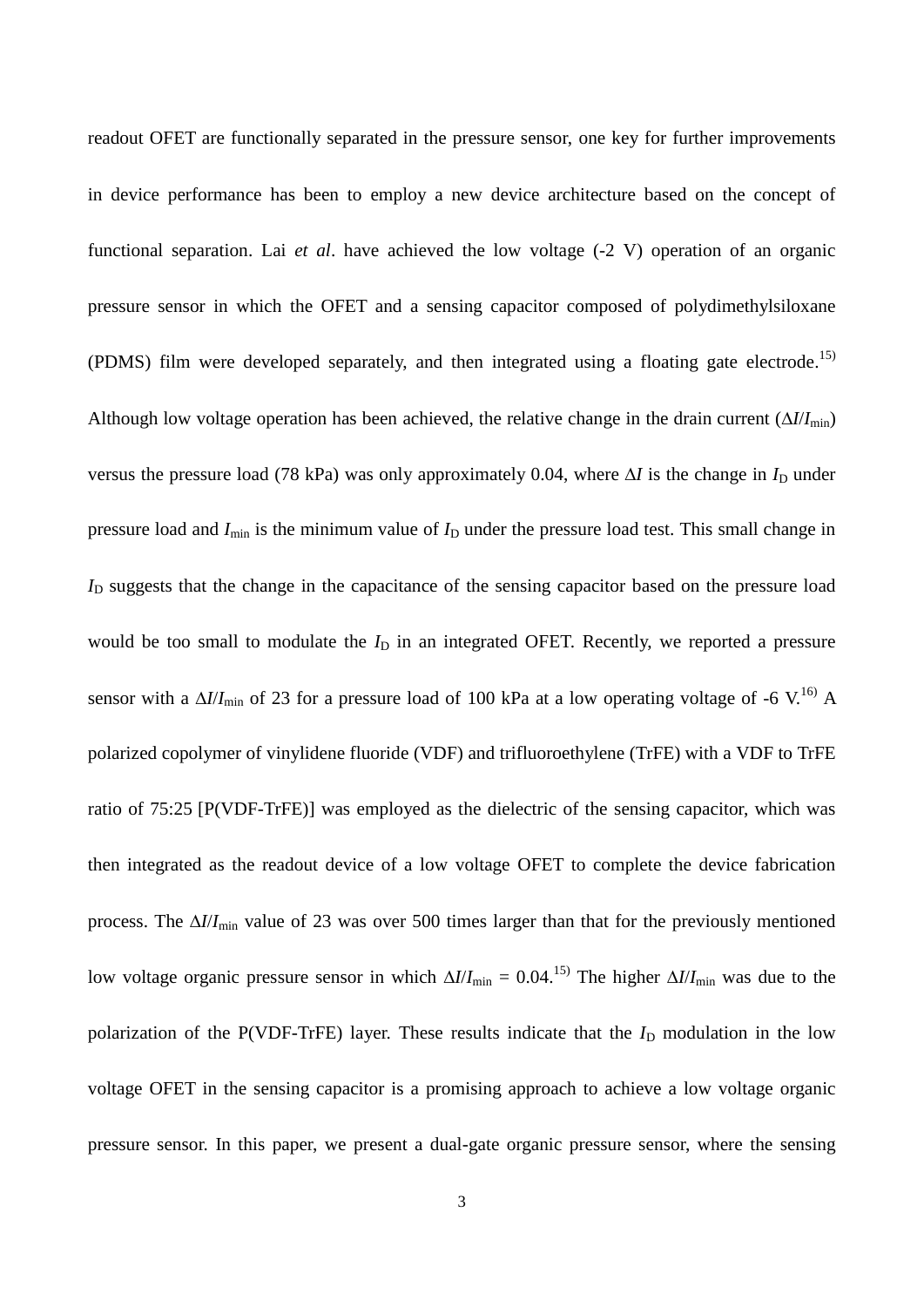capacitor in the piezoelectric layer is stacked on top of the readout low voltage OFET (referred to as a dual-gate organic pressure sensor). Because the top and bottom gates are functionally and electrically separated, we can independently develop and control both the capacitor and OFET in order to maximize the performance as a pressure sensing device. Consequently, a  $\Delta l / I_{\text{min}}$  of 155 versus a pressure load of 300 kPa at a low operating voltage of -5 V was achieved. In addition, the clear response of the  $I_D$  to the application and release of the pressure load was observed, and the endurance cycle test of the device versus the pressure load of 100 kPa demonstrated that the  $I_D$ modulation was reproducible.

Figure 1 shows the schematic structure of the dual-gate organic pressure sensor, in which the active and dielectric layers are located between top and bottom gate electrodes, as is the case in other conventional dual-gate transistors.<sup>17-19)</sup> The sensing capacitor and the low voltage OFET of the dual-gate organic pressure sensor were developed separately. During fabrication of the OFET, a 30 nm Al bottom gate electrode was thermally evaporated onto a glass substrate. The 300 nm thick Poly(vinyl cinamate) (PVC) gate dielectric layer was spin-coated and cross-linked by UV irradiation. The UV-photocrosslinking was confirmed using a Fourier-transform infrared (FT-IR) measurement, as previously reported.<sup>16,20)</sup> The 50 nm Ag source/drain electrodes were thermally evaporated and modified by immersion in a solution of Pentafluorothiophenol in ethanol. The channel width and length were 2 mm and 50 µm, respectively. The 100 nm thick semiconductor layer was spin-coated from a mixed solution of 6,13-bis(triisopropyl-silylethynyl)pentacene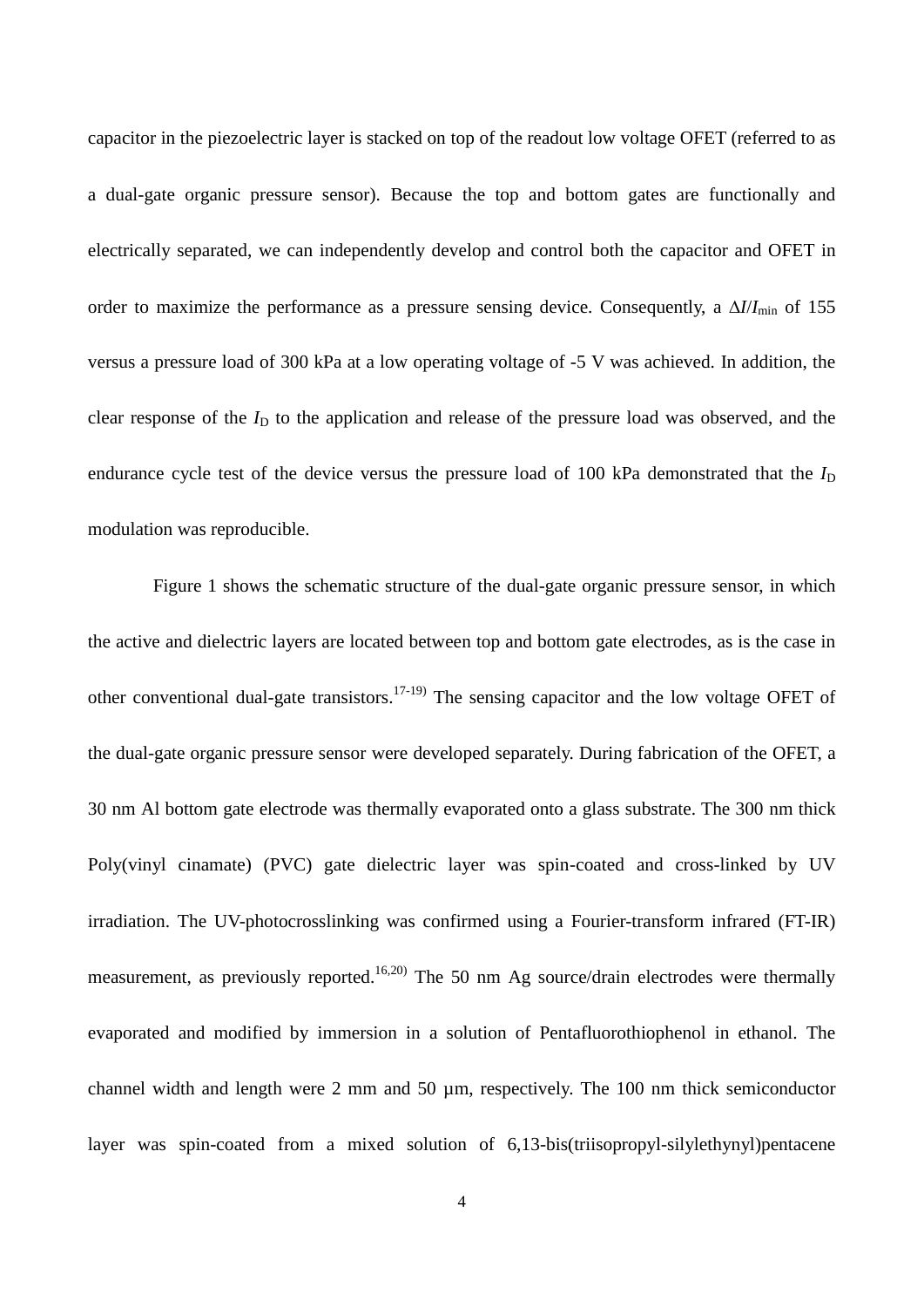(TIPS-Pentacene) and Polystyrene  $(PS)$ .<sup>21)</sup> This approach to obtain the low-voltage OFET can be applied for the plastic substrate,<sup>22)</sup> and our sensor on the plastic substrate would be reported elsewhere. As the piezoelectric layer of the sensing capacitor, the P(VDF-TrFE) layer was blade-coated onto an n-type high-doped Si substrate followed by the contact poling of P(VDF-TrFE) with a poling condition of 1 kV to an electrode. The change in the orientation of the  $P(VDF-TrFE)$  chain was confirmed by an FT-IR measurement of the film.<sup>16)</sup> The FT-IR absorption spectra were measured with a Thermo Nicolet 6700 FT-IR spectrometer. The resolution of the spectra was  $4 \text{ cm}^{-1}$ , and the number of scans collected was 128. The P(VDF-TrFE) piezoelectric layer with the Si substrate as the top electrode was then stacked on top of the OFET. The top electrode was grounded during the pressure application on the device. The electrical properties of the OFET were characterized using a Keithley 4200 semiconductor characterization system. The pressure response of the sensor device was evaluated as the change in  $I_D$  of the OFET in response to the pressure load on the piezoelectric layer applied with a homemade pressure load system. All electrical measurements were performed at 25 °C in a dry nitrogen atmosphere.

In this case, the  $I_D$  of the OFET can be independently controlled by each gate since the gate electrodes are electrically isolated by the gate dielectric. For example, the transfer curve representing the application of voltage from the bottom gate electrode  $(V_{Gbot})$  can be shifted by the application of voltage from the top gate electrode  $(V_{Gtop})$ , and the magnitude of the shift is proportional to  $V_{Gtop}$ .<sup>18,19)</sup> As shown in Figs. 1(a) and 1(b), we stacked a polarized P(VDF-TrFE)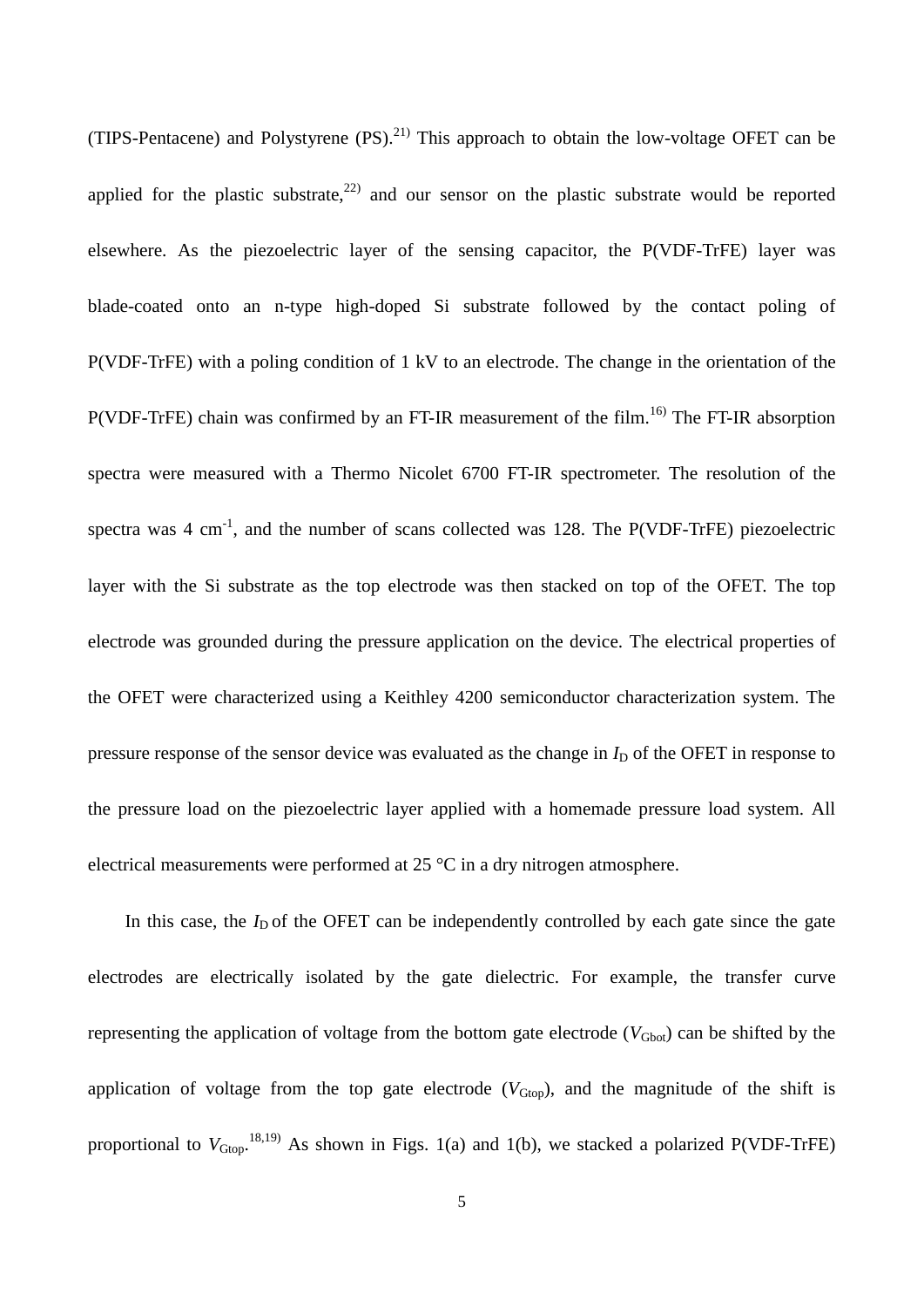piezoelectric layer with an electrode on top of the active layer, which then shifted the transfer curve of the OFET. That is, the surface potential of the polarized P(VDF-TrFE) layer at the interface between the active layer and the P(VDF-TrFE) layer changes as a pressure load is applied to the piezoelectric layer due to the piezoelectric characteristics of the P(VDF-TrFE). This change in the surface potential corresponds to the change in the  $V_{Gtop}$  in conventional dual-gate OFETs. Thus, the transfer curve can be shifted by applying pressure to the P(VDF-TrFE) piezoelectric layer. Consequently, the  $I_D$  of the dual-gate organic pressure sensor at a particular  $V_{Gbot}$  changes according to the pressure load on the device. In addition, the change in the  $I<sub>D</sub>$  due to the change in the polarization of the P(VDF-TrFE) layer remains constant since the change in surface potential under a particular pressure load is constant. As a result, a high reproducibility of the  $I_D$  modulation of the organic pressure sensor to a certain pressure load is expected.

Figure 2(a) shows the IR spectra of P(VDF-TrFE) film before (pristine) and after (polarized) the contact poling treatment. As the  $CF_2$  group is oriented by the contact poling treatment of the film, the change in the FT-IR spectra of the P(VDF-TrFE) film after poling treatment corresponds to the change in the rotation of the polymer chain.<sup>23)</sup> And, FT-IR measurement of the film is effective to reveal the molecular orientation of the polymer, and thus the assignment of each bands is essential.<sup>24)</sup> The band at 1290 cm<sup>-1</sup> is assigned to C-C stretching. The band at 1180 cm<sup>-1</sup> is assigned to  $CF_2$  antisymmetric stretching. The band at 883 cm<sup>-1</sup> is assigned to  $CH_2$  rocking. The band at 844  $cm<sup>-1</sup>$  is assigned to  $CF_2$  symmetric stretching. As shown in the difference spectrum of the film (Fig.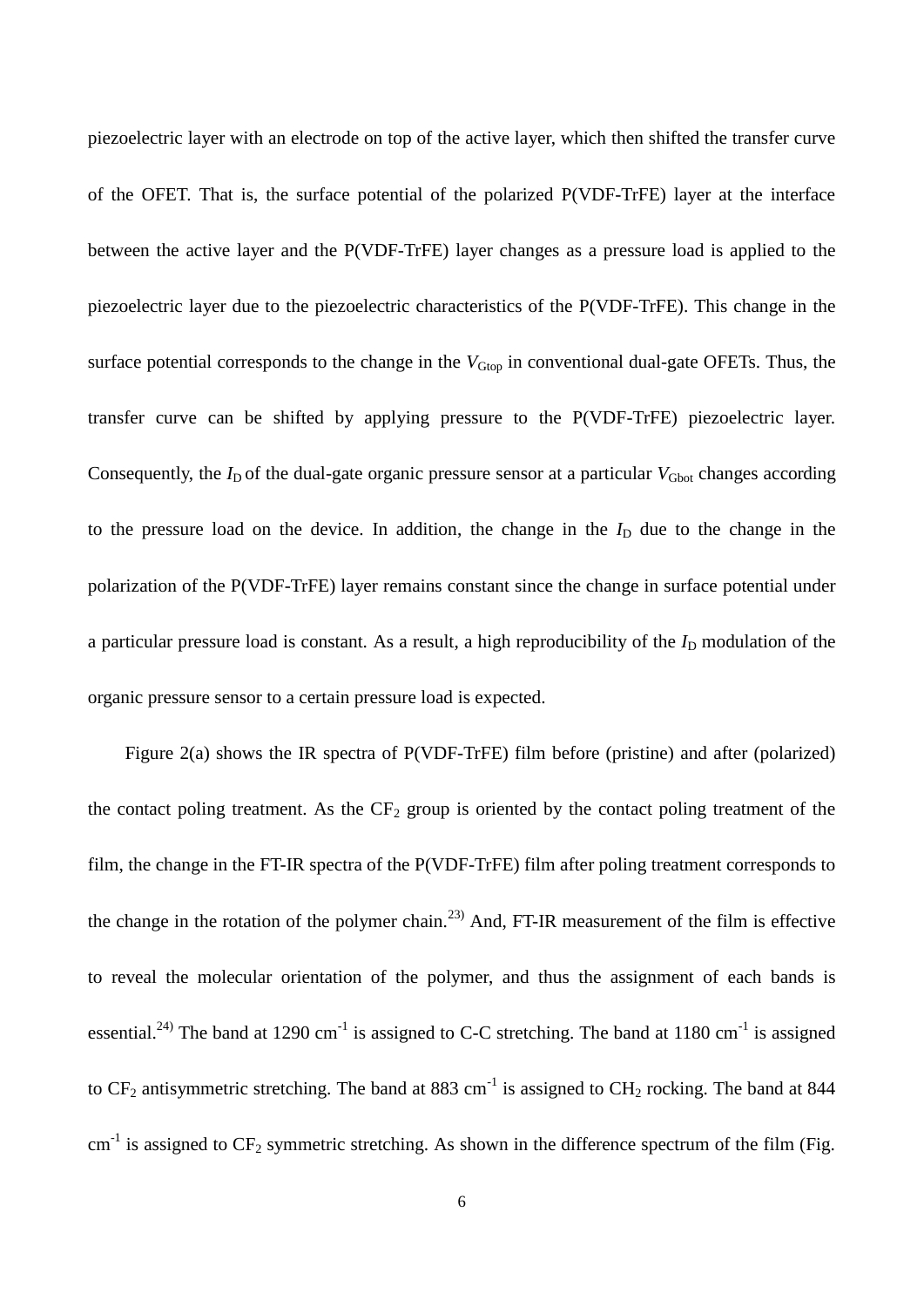$2(b)$ ), the intensities of the bands observed at 1290 and 844 cm<sup>-1</sup> decrease after the polarization. As the transition dipole moment of the bands is parallel to the permanent dipole moment of the  $CF_2$ group, the decrease in the absorbance corresponds to the rotation of  $CF_2$  group toward the surface normal in average. The intensities of the bands observed at  $1180$  and  $883$  cm<sup>-1</sup> increase after the polarization since the transition dipole moment of the bands are perpendicular to the permanent dipole moment of the  $CF_2$  group, which is attributed to the change in the tilt of the polymer chain parallel to the surface. In other words, the  $CF_2$  group tilts toward the surface normal. These results are consistent with the other paper.<sup>24)</sup> Based on these results, we confirmed the P(VDF-TrFE) film were polarized by the contact poling treatment.

Figure 3(a) shows the output characteristics of the OFET. The drain voltage  $(V_D)$  was swept from 0 V to -5 V in steps of 0.1 V, and the gate voltage  $(V_G)$  was swept from 0 V to -5 V in steps of 1 V. In the transfer characteristic measurement shown in Fig. 3(b), the  $V_G$  was swept from 1 V to -5 V with a step voltage of 0.1 V at a  $V_D$  of -5 V. The ON/OFF ratio, mobility, threshold voltage ( $V_{TH}$ ), and subthreshold swing value were calculated to be  $5.1 \times 10^4$ , 0.27 cm<sup>2</sup>/Vs, -0.8 V, and 310 mV/dec, respectively. Based on these results, it is clear that the OFET operated properly at a low operating voltage.

Figure 4(a) shows the changes in the transfer characteristics of the OFET at  $V_D = -5$  V, which were measured before (denoted as Initial in the figure) and after (denoted as 0 kPa) the piezoelectric layer was integrated into the OFET and the pressure loads were applied to the device (denoted as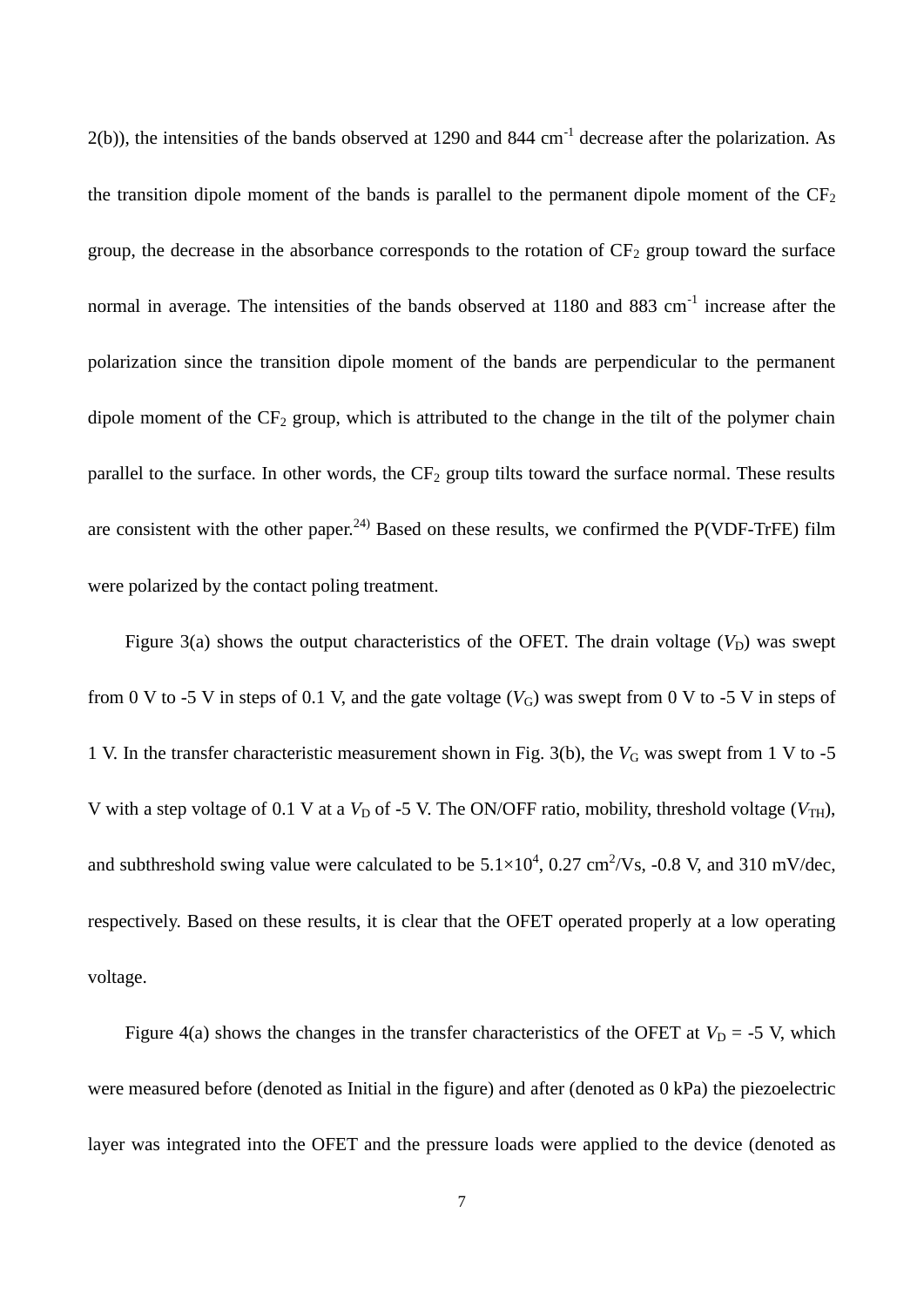100, 200, 300, and 400 kPa). When the P(VDF-TrFE) piezoelectric layer was stacked onto the OFET, the transfer characteristics shifted from their initial position ( $V_{TH}$  = -1.1 V) to the 0 kPa position ( $V_{TH}$  = -1.5 V). Based on the operating mechanism of the conventional dual-gate OFET, this shift corresponded to the application of the positive bias from the top electrode ( $V_{\text{Gtop}} > 0$ ).<sup>17-19)</sup> In our case, the polarization of the P(VDF-TrFE) piezoelectric layer caused a positive bias to be applied to the device. Consequently, the P(VDF-TrFE) layer polarized with a poling condition at 1 kV caused a negative shift of the transfer curve. In contrast, the direction of the shift caused by the stacking of the P(VDF-TrFE) piezoelectric layer was opposite to the shift when we stacked a P(VDF-TrFE) layer polarized with a poling condition at -1 kV. Furthermore, the shift was not observed when a non-polarized P(VDF-TrFE) layer was stacked (Fig.4(b)). These shifts in the transfer curve that were induced by the polarized dielectric are consistent with the results of our previous study.<sup>16)</sup> Therefore, we concluded that the shift of the transfer curve was induced by the polarization of the P(VDF-TrFE) piezoelectric layer.

In order to clarify the pressure response of the  $I<sub>D</sub>$ , 0 kPa to 400 kPa of pressure was applied to the device in steps of 100 kPa, as shown in Fig. 4(a), and the transfer characteristics shifted in response to the pressure load. In our device, the surface of the polarized P(VDF-TrFE) piezoelectric layer was positively charged. After the integration of the piezoelectric layer, the surface potential of the positive charge was enhanced by the piezoelectric characteristics when pressure was applied to the P(VDF-TrFE) piezoelectric layer. This enhancement of the surface potential corresponds to the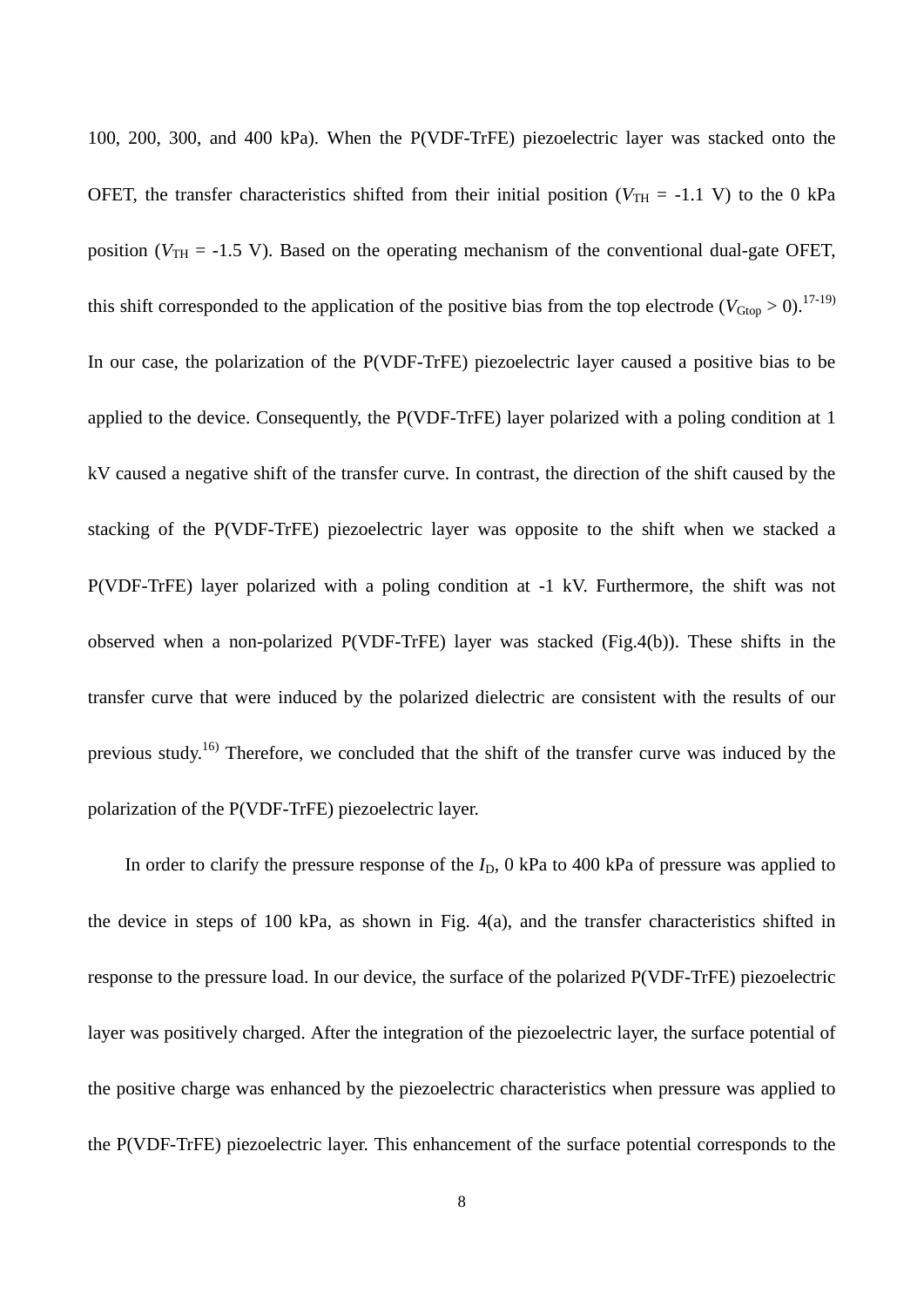application of the *V*<sub>Gtop</sub> in the case of conventional dual-gate OFETs. Consequently, the transfer characteristics shifted in steps as the pressure load was increased from 0 kPa to 400 kPa. In order to further investigate the pressure induced shift of the transfer curve, we prepared a dual-gate pressure sensor with a non-polarized P(VDF-TrFE) layer, and the shift was not observed in this device when pressure was applied. In addition, when we stacked a P(VDF-TrFE) layer whose direction of polarization was opposite to that in the case of the pressure sensor in Fig. 4(a), the shift was observed in the opposite direction. Thus, we concluded that the shifts of the transfer curve in Fig. 4(a) were due to the pressure load on the polarized P(VDF-TrFE) layer.

Figure 4(c) shows the  $I_D$  response of the OFET at  $V_{Gbot} = -1.8$  V. The pressure load was incrementally applied to the device from 0 kPa to 300 kPa in steps of 100 kPa followed by the controlled release of the pressure load. Each pressure load was maintained for approximately 40 s to confirm the stability of the  $I_D$  under the pressure load. As can be seen, the  $I_D$  values at each pressure load decrease as the value of the pressure load increases, which is consistent with the decrease in  $I_D$ at  $V_{\text{Gbot}} = -1.8 \text{ V}$  as function of the pressure load in Fig. 4(a). The  $I_{\text{D}}$  decreased from  $3.9 \times 10^{-9} \text{ A}$  to  $2.5 \times 10^{-11}$  A as the pressure load changed from 0 kPa to 300 kPa. The  $\Delta l / I_{\text{min}}$  value of 155 was over three orders of magnitude larger than that for the other low voltage organic pressure sensor in which  $\Delta I/I_{\text{min}} = 0.04$ <sup>15)</sup> A linear relationship between log  $I_D$  as a function of the pressure load at  $V_{\text{Gbot}} =$  $-1.8$  V was observed (refer to the inset of Fig. 4(c)), where a pressure induced  $I<sub>D</sub>$  modulation of 139 kPa/dec was achieved. These features of the pressure device are due to the dual-gate structure. That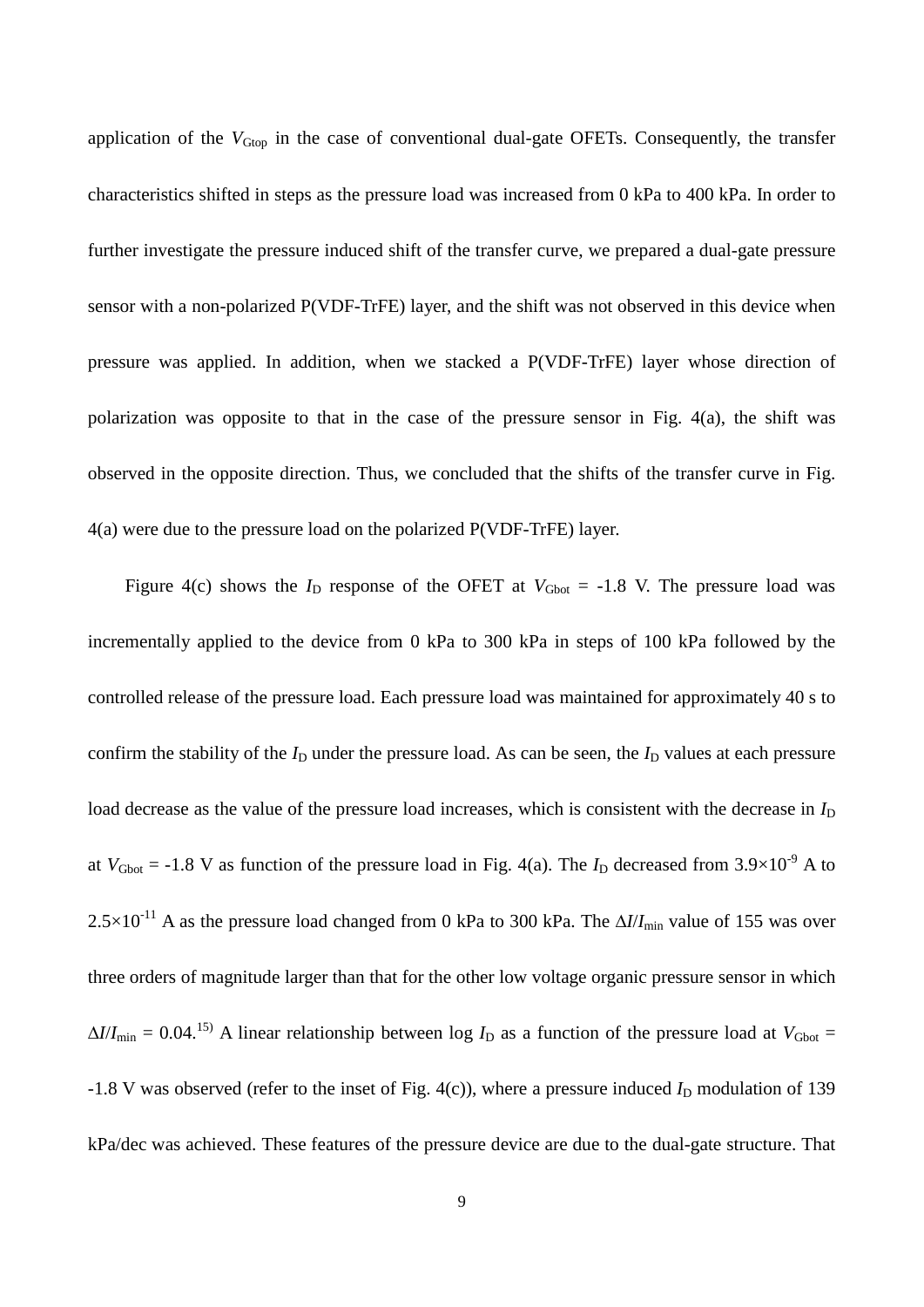is, the value of the  $\Delta I/I_{\text{min}}$  can be tuned to a maximum value by applying an appropriate  $V_{\text{Gbot}}$  to the OFET, since the  $\Delta I$  and the  $I_{\text{min}}$  are tuned as a function of  $V_{\text{Gbot}}$ . In the case of Fig. 4(c), we applied  $V_{\text{Gbot}} = -1.8$  V during the operation to obtain the maximum value of the  $\Delta I/I_{\text{min}}$ , which is in the subthreshold region of the OFETs. As a result of the small value of the subthreshold swing (i.e. 310 mV/dec) and the measurement of the  $I<sub>D</sub>$  in the subthreshold region of the OFETs, the change in the  $I_D$  at a certain  $V_{Gbot}$  based on the shift of the transfer curve due to the pressure load became large. We therefore achieved a larger  $\Delta I/I_{\text{min}}$  by applying the pressure load.

To confirm the reproducibility of the change in  $I<sub>D</sub>$  values under constant pressure loads, an endurance cycle test of the device versus the pressure load (100 kPa) was carried out (Fig. 4(d)) and the  $I_D$  was observed to decrease from  $3.9 \times 10^{-9}$  A to  $7.0 \times 10^{-10}$  A when the pressure load was applied, and returned to the initial value when the pressure was released. The relationship between the  $I<sub>D</sub>$ value and the pressure load was found to be repeatable. From these results, it was clear that the *I*<sub>D</sub> responded to the pressure load and release. Furthermore, the endurance cycle test of the device versus the pressure load demonstrated that the observed  $I_D$  modulation was repeatable.

In conclusion, we have simultaneously achieved low voltage operation  $(-5 V)$  and high modulation of  $I_D$  in a dual-gate organic pressure sensor, in which a piezoelectric layer was stacked on a low voltage OFET. The  $I_D$  changed from  $3.9 \times 10^{-9}$ A to  $2.5 \times 10^{-11}$ A when a pressure load of 300 kPa was applied, as shown in Fig. 4(c). A  $\Delta I/I_{\text{min}}$  value of 155 and a pressure induced  $I_D$  modulation of 139 kPa/dec at  $V_{\text{Gbot}}$  of -1.8 V and  $V_{\text{D}}$  of -5 V were obtained. In addition, a clear response of the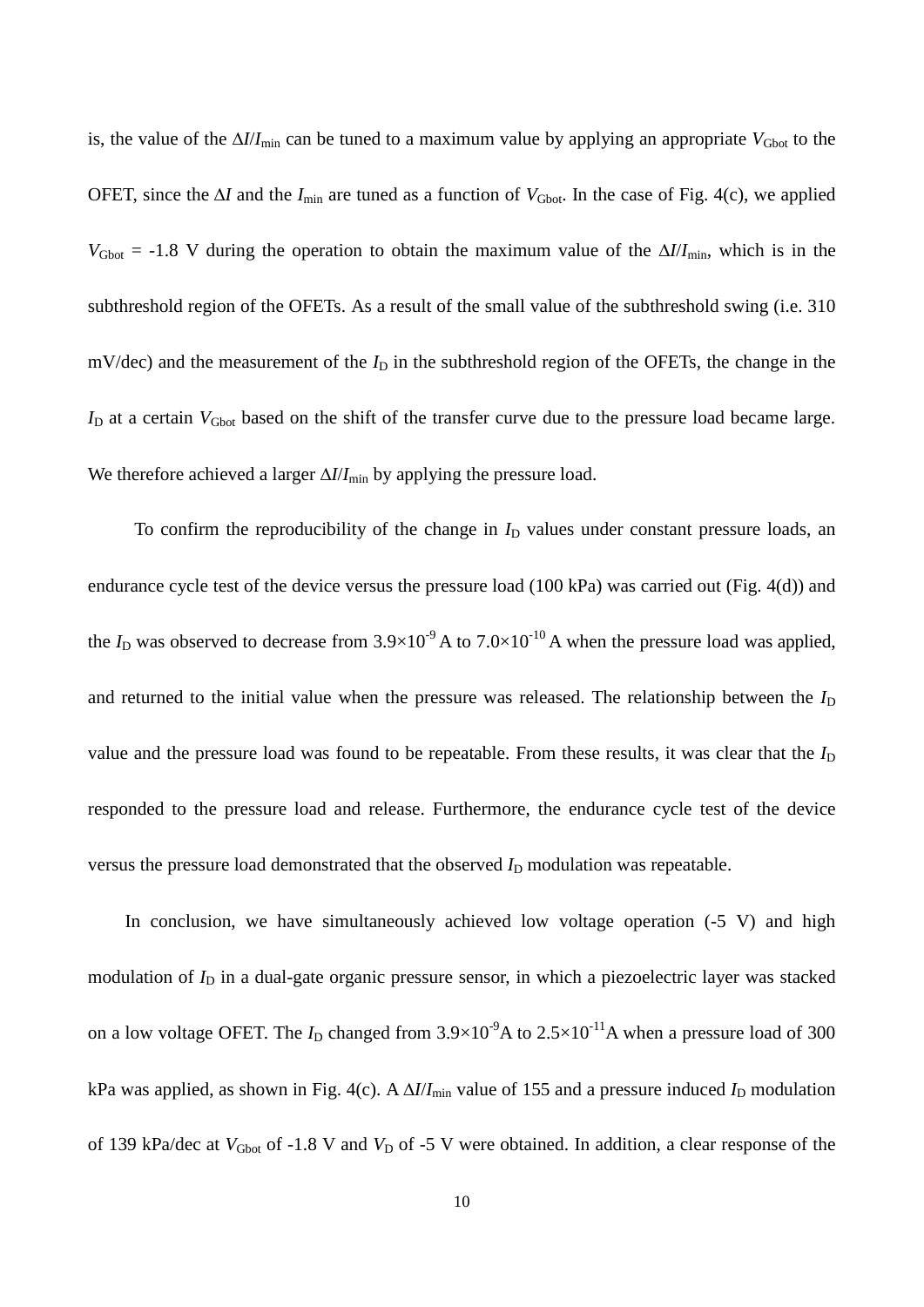$I<sub>D</sub>$  to the application and release of the pressure load was observed. Furthermore, the endurance cycle test of the device versus the pressure load demonstrated that the  $I_D$  modulation was reproducible. And the fabrication of the dual-gate architecture composed of the sensing capacitor and OFET would be compatible for the lamination technique or the roll-to-roll technique for development of the large scale and high resolution pressure sensing sheet. Based on these results, this dual-gate organic pressure sensor holds great potential for applications in health monitoring and robotics.

### Acknowledgement

The work was supported by Grants-in-Aid (16K21061 to H.S.) from the Ministry of Education, Culture, Sports, Science, and Technology (MEXT).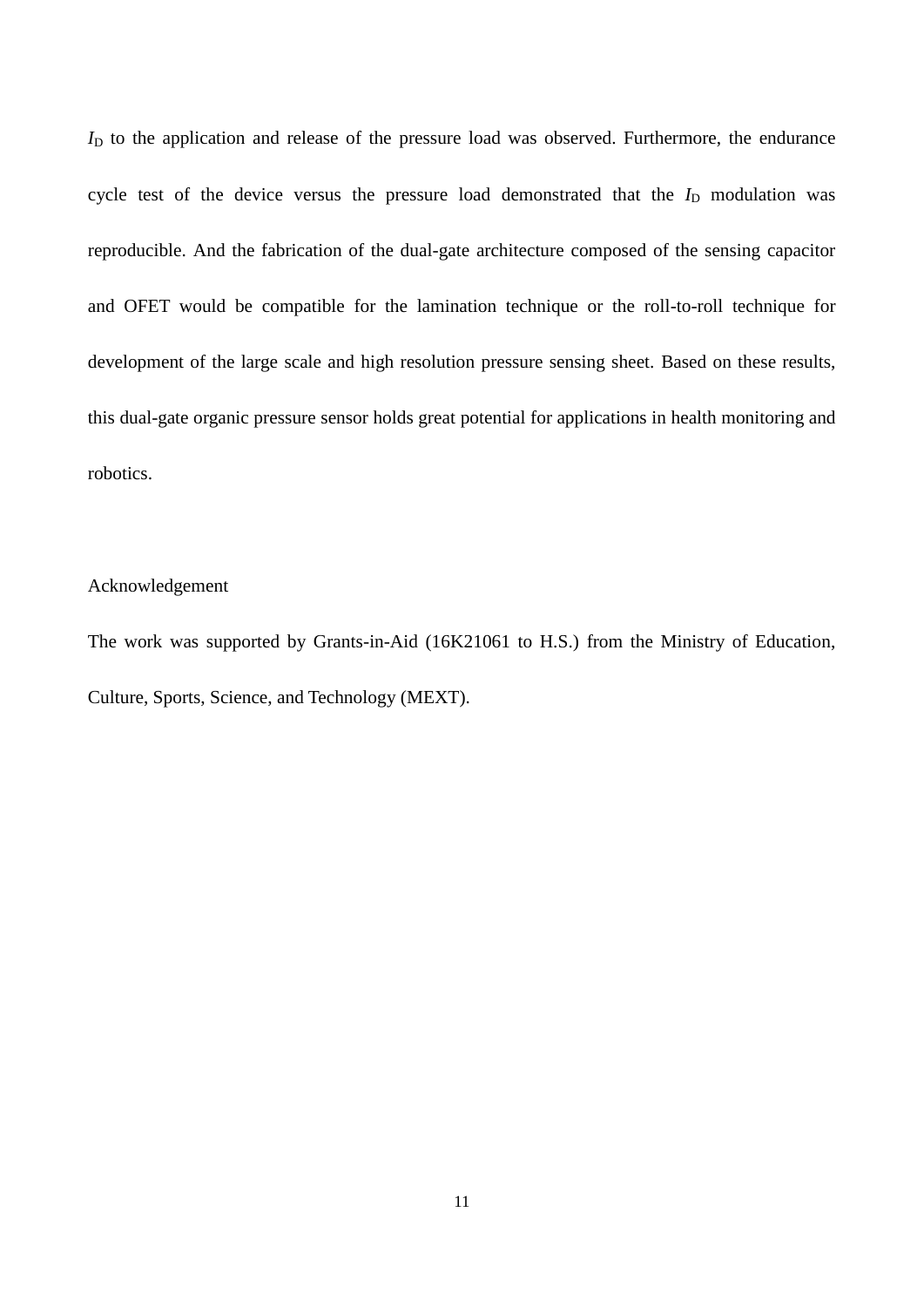## Figure Captions

Fig. 1 (Color online) (a) The schematic structure of the dual-gate organic pressure sensor. (b) Image of the dual-gate low voltage organic transistors. Low-voltage transistors are fabricated on the glass substrate followed by integration of P(VDF-TrFE)/Si substrate.

Fig. 2 (Color online) (a) FT-IR spectra of P(VDF-TrFE) film before (pristine) and after (polarized) the contact poling treatment. (b) The polarization induced IR difference spectrum of the film. The difference spectrum was obtained by subtracting the spectra of the pristine film from the spectra of the polarized film.

Fig. 3 (Color online) (a) The output characteristics of the OFET. (b) The transfer characteristics of the OFET.

Fig. 4 (Color online) (a) The shifts of transfer curve of the OFET corresponding to the pressure load. (b) The transfer curves of the OFET before and after integration of the non-polarized P(VDF-TrFE) layer. (c) The  $I_D$  response of the OFET at  $V_{Gbot} = -1.8$  V. The pressure load was incrementally applied onto the device from 0 kPa to 300 kPa with a step pressure load of 100 kPa. The log  $I_D$  as a function of the pressure load at  $V_{Gbot} = -1.8$  V is shown in the inset. (d) The endurance cycle test of the device against the pressure load (100 kPa).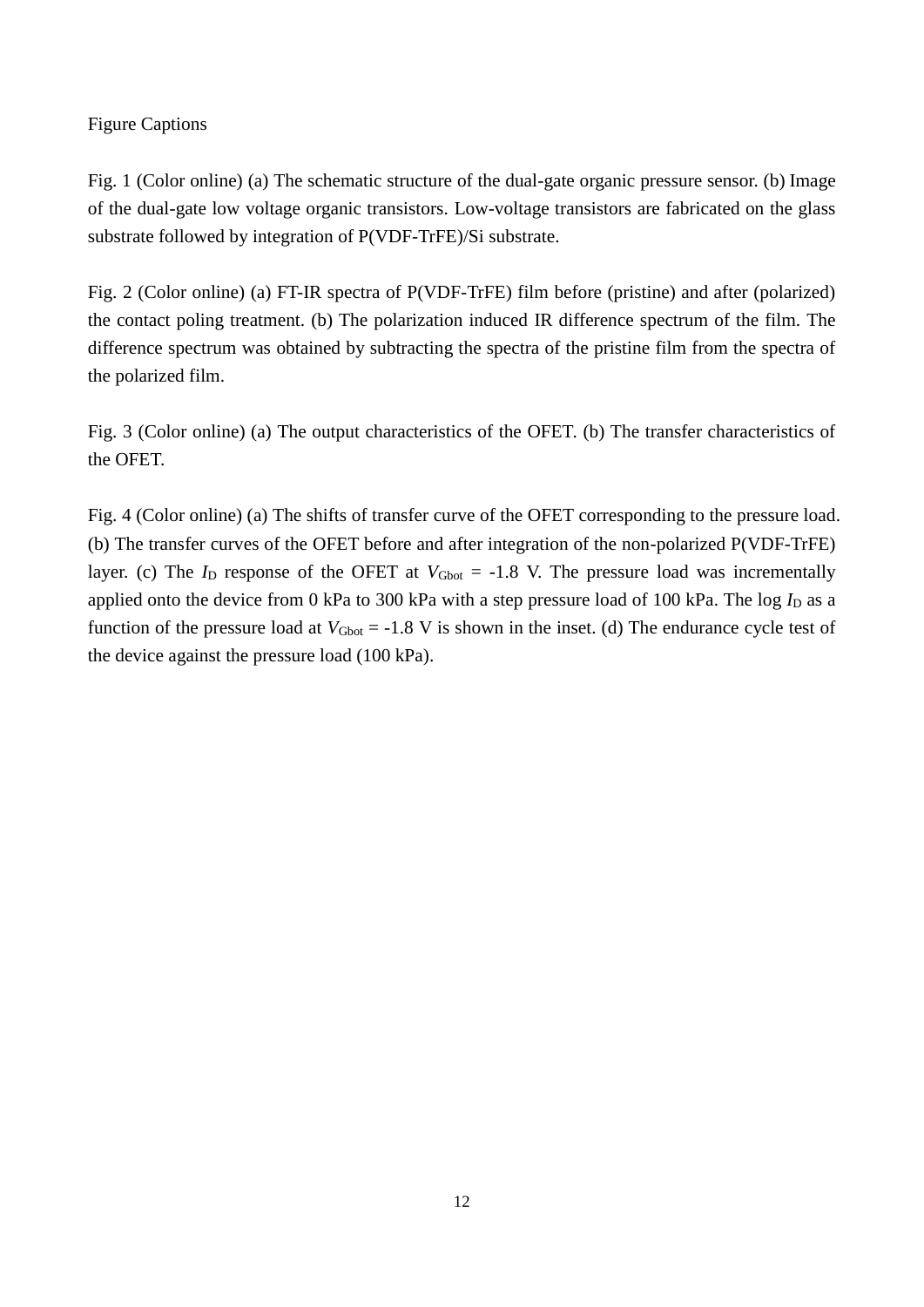



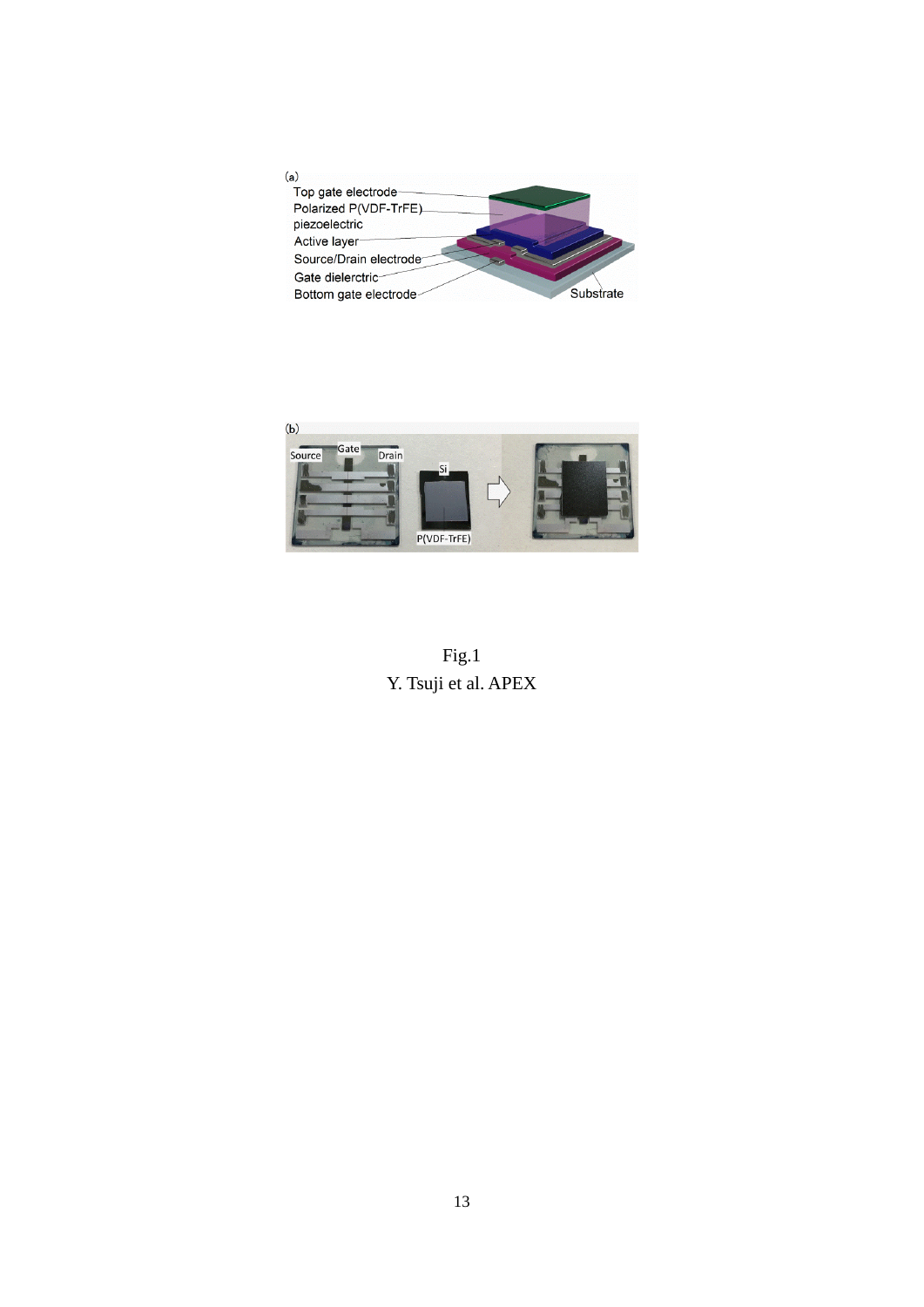

Fig.2 Y. Tsuji et al. APEX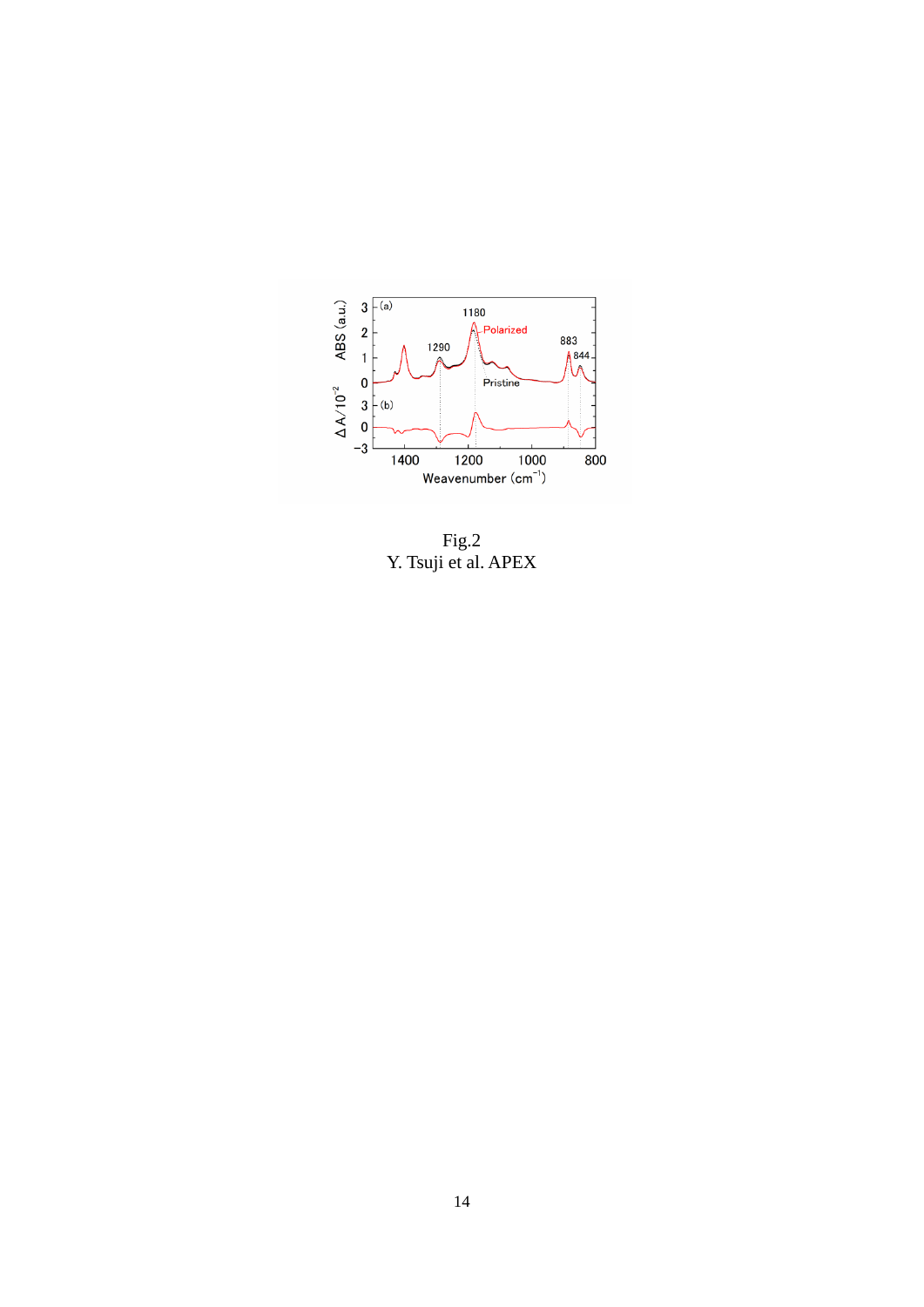

Fig.3 Y. Tsuji et al. APEX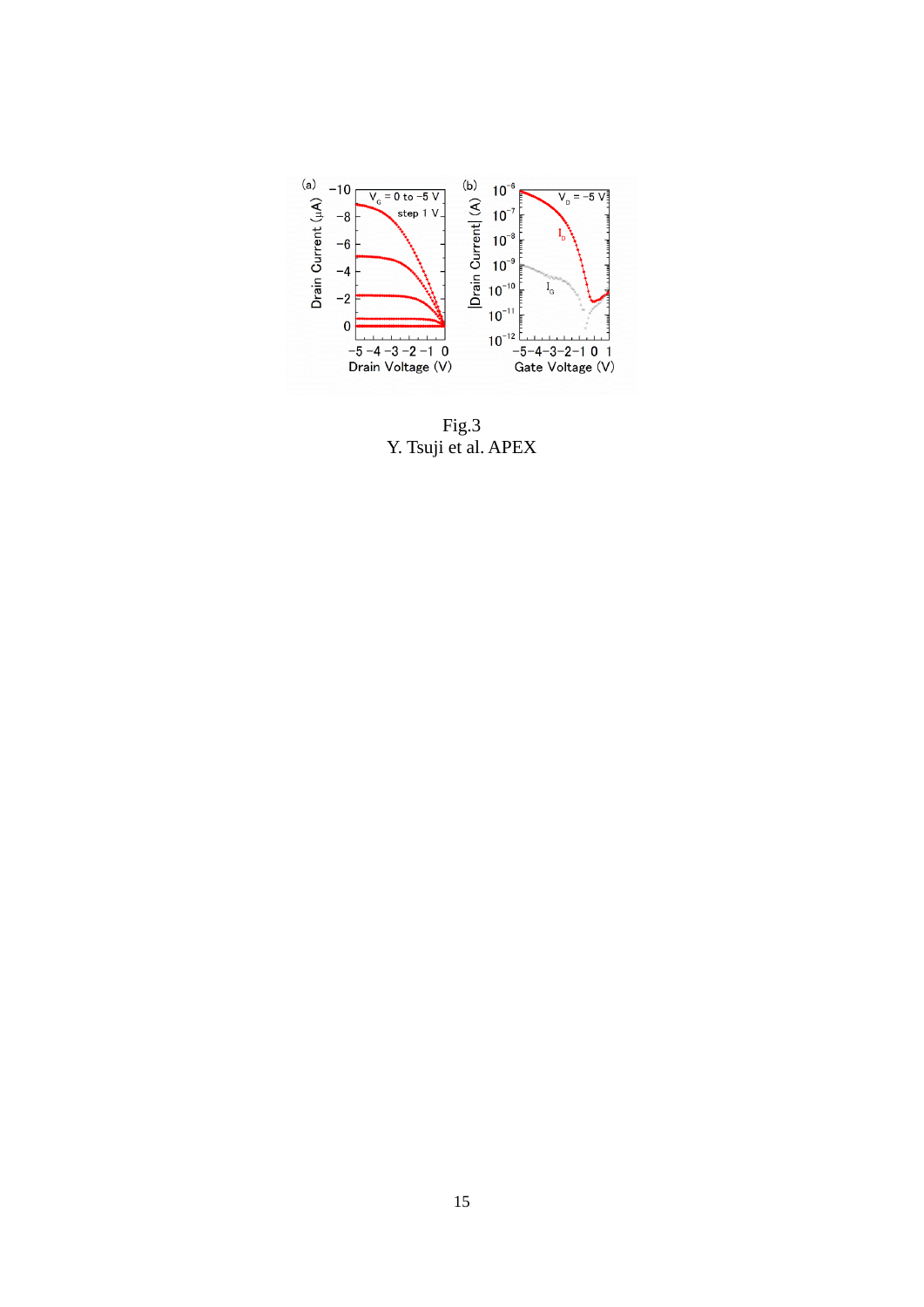

Fig.4 Y. Tsuji et al. APEX